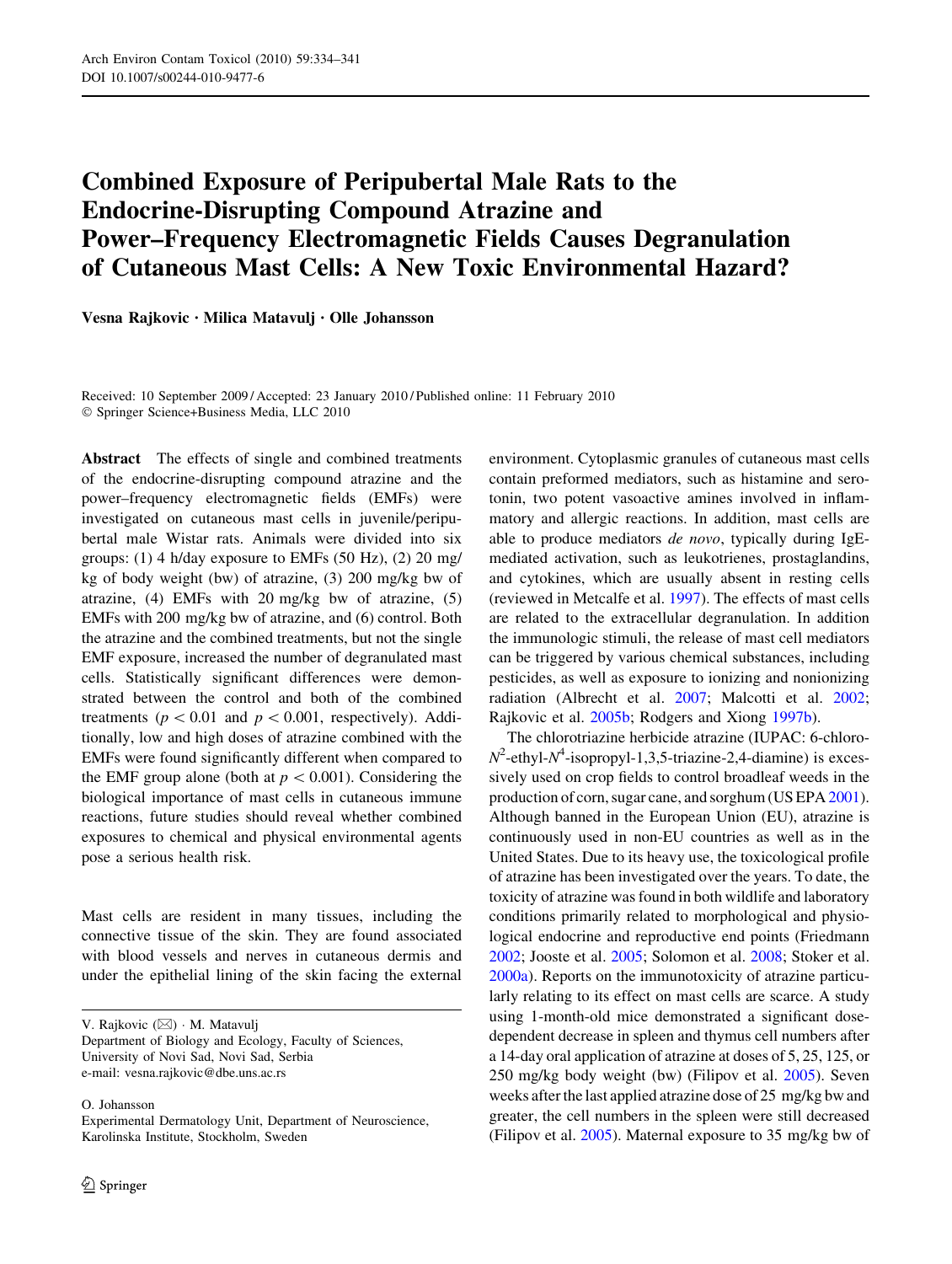atrazine decreased the primary (IgM) T-dependent antibody response and delayed-type hypersensitivity responses in 8-week-old male offspring (Rooney et al. [2003](#page-7-0)). In a similar study assessing the potential developmental toxicity of atrazine, the number of  $CD8+$  T-cells,  $CD4+$  T-cells, or B220+ B-cells were not altered in 3-month-old mice after gestational–lactational exposure to subcutaneously applied atrazine  $(700 \mu g/day)$ , but an increase in T-cell proliferation and cytolytic activity were detected after in vitro stimulation (Rowe et al. [2006](#page-7-0)). In vitro studies demonstrated the dosedependent degranulation of mast cells after atrazine treatment (Mizota and Ueda [2006](#page-6-0)).

Along with the chemical contamination of the environment in industrialized societies, a potential toxic environmental ''pollution'' originating from the use of electricity emerges in both residential and occupational environments. The number of artificial sources producing electromagnetic fields (EMFs), particularly power–frequency fields (50/ 60 Hz), constantly increased from the beginning of the 20th century. Current literature data regarding the biological effects of these fields point to their influence on all organ systems, including the skin (Johansson [2009\)](#page-6-0). The effects of EMFs (50 Hz and 2, 16, or 32 kA/m) on mast cells were found in the skin, lymph nodes, and intestine in experimental rodents after exposure for 4 h during 5 days (Iurina et al. [1997\)](#page-6-0) and in rat brain after exposure to EMFs (7 or 40 Hz and 50 or 500 nT) for 15 nights (Cook et al. [2000\)](#page-6-0). However, peritoneal mast cells were unaffected by acute exposure to EMFs (60 Hz, 5 mT) in in vitro conditions (Price and Strattan, [1998\)](#page-6-0). In skin biopsies of healthy volunteers exposed to TV or PC screens for 2 or 4 h, the number of mast cells increased in the papillary dermis, and migration of these cells toward the epidermis and their degranulation was also observed (Johansson et al. [2001](#page-6-0)).

Investigating the interaction between the occupational exposure to EMFs and cancerogenic chemicals in male industrial workers in Sweden, Navas-Acien and associates (2002) found a significantly increased relative risk of glioma associated with exposures to  $0.13-0.20$ - $\mu$ T EMFs and arsenic or peak pesticide exposures. For the workers exposed to somewhat higher EMFs ranging from 0.20 to 0.30  $\mu$ T, a significant relative risk of glioma was found with exposure to lead and elevated risks for the chromium/nickel, metallic compounds, or petroleum products. The data analysis for the combined exposures to EMFs and different chemical substances for meningiomas demonstrated an increased risk only for lead (Navas-Acien et al. [2002\)](#page-6-0). The experimental study on Jurkat cells designed to investigate the combined effects of EMFs (1 mT) and the carcinogenic substance benzene or benzene-hydroxylated metabolites (catechol, hydroquinone, and 1,2,4-benzenetriol) demonstrated a significant increase in DNA damage for the joint exposures to EMFs and hydroquinone or 1,2,4-benzenetriol

(Moretti et al. [2005\)](#page-6-0). The single exposure to EMFs or to hydroquinone was unable to cause genotoxic effects in cultured cells, whereas 1,2,4-benzenetriol was demonstrated to be a potent genotoxic agent (Moretti et al. [2005\)](#page-6-0).

In the present study, we aimed at investigating the effect of atrazine and power–frequency EMFs on cutaneous mast cells separately and in combination based on the following grounds: (1) Atrazine is an environmental contaminant commonly detected in groundwater and surface water, including drinking water (Barbash et al. [2001](#page-6-0); Rice et al. [2004;](#page-6-0) WHO [2003](#page-7-0)), (2) EMFs generated by power lines and electric appliances currently represent an unavoidable physical factor in the human living and working environment, and (3) it is likely that humans are exposed simultaneously to various combinations of chemical and physical environmental agents, which raises concern about their possible health effects on the human population.

#### Materials and Methods

# Animals

The study was performed on male rats of the Wistar strain subjected to treatments from postnatal day (PND) 23 to PND 53. Animals were housed in plastic cages under laboratory conditions at  $20 \pm 2^{\circ}$ C and were subjected to a controlled photoperiod (14 h light, 10 h dark). Before the beginning of the experimental procedure (PND 22), all males were weighted and randomly assigned to one of the experimental groups. Animals were sacrificed on PND 53, after daily treatments. The investigation was made with the permission of the Ethical Committee on Animal Experiments of the University of Novi Sad.

Considering the lack of consensus on animal experiments with EMFs, the particular period of ontogeny (PND 23 to PND 53) was chosen according to the EPA (Environmental Protection Agency, USA) protocol for the assessment of the impact of endocrine-disrupting compounds (EDCs) on male rats (Stoker et al. [2000b](#page-7-0)).

#### Experimental Procedure

Animals were divided into six groups. Each group consisted of ten rats with similar initial body weights. The first group (EMF group) was subjected to daily 4-h exposure to EMFs (50 Hz, 100–300  $\mu$ T, 54–160 V/m), the second and third groups were receiving atrazine *per os* at a concentration of 20 and 200 mg/kg bw, respectively, two groups were subjected to the combined exposures to EMFs and either 20 or 200 mg/kg bw of atrazine, and the sixth was the control group.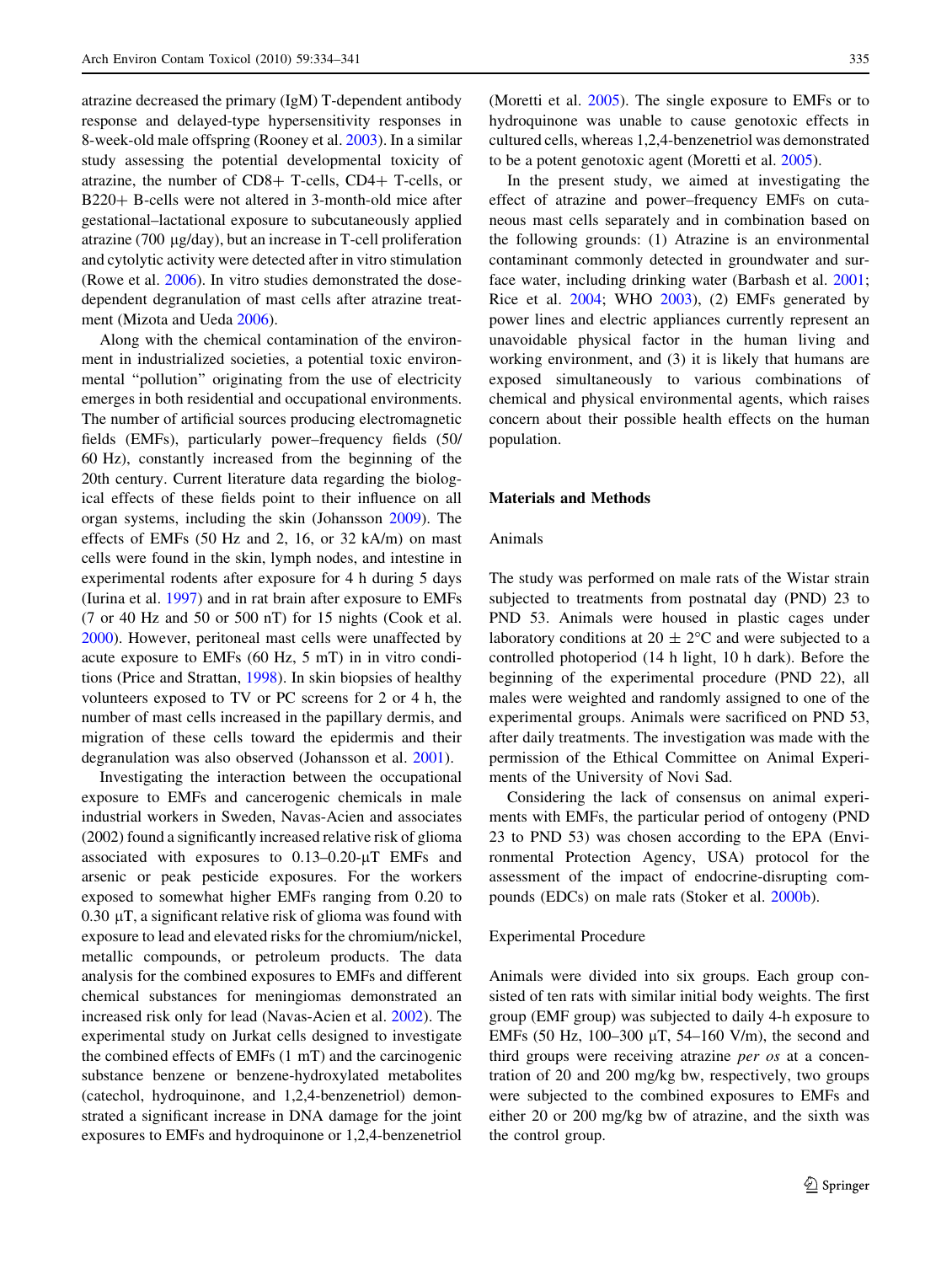For the EMF treatments, the exposure system was used as previously described (Rajkovic et al. [2005a](#page-6-0)). Animals were exposed to EMFs from 10.00 to 14.00 h. Atrazine (98% purity, a gift from Sanja Lazic, Institute for Environmental and Plant Protection, Faculty of Agriculture, University of Novi Sad, Serbia) dissolved in edible olive oil was administered daily between 08.00 and 09.00 h. Dose groups were selected based on previous studies on atrazine effects on premature rats (Stoker et al. [2000b\)](#page-7-0).

## Light Microscopy

After decapitation, samples of skin (10 per group) from the interscapular region were taken, fixed in 4% paraformaldehyde, embedded in paraffin, and sectioned into  $5-\mu m$ thick sections. For the histological analysis and quantitative estimation of mast cells, the histochemical staining method with toluidine blue (Carlo Erba, Milano, Italy) was used.

Samples of skin (two per group) designated for Epon embedding were dissected, fixed in 2.5% glutaraldehyde (Merck, Darmstadt, Germany) in 0.1 M sodium cacodylate buffer (pH 7.4) (Fluka, Basel, Switzerland) at  $4^{\circ}$ C, and postfixed in 1% osmium tetroxide (Fluka, Basel, Switzerland) for 1 h. Specimens were dehydrated through a graded series of acetone (J. T. Baker, Deventer, Holland) to propylene oxide (Merck, Darmstadt, Germany) and embedded in Epon resin (Merck, Darmstadt, Germany). Semithin sections of  $0.5$  and  $1 \mu m$  were obtained using an Leica Ultracut UCT (Leica Microsystems, Nussloch, Germany) and stained with toluidine blue–azur (Sigma Chemicals Co., St. Louis, USA).

#### Stereological Analysis

Skin sections from ten rats of each of the experimental groups were analyzed using a multipurpose stereological grid M42 placed in the ocular of a Reichert light microscope under a total magnification of  $\times$ 400. Point-counting was performed starting from the epidermal–dermal junction on 4 skin sections per sample and 50 fields of vision per sample. Skin sections were randomly selected but avoiding analysis of subsequent sections and, consequently, duplicate counts of the same cells. Consecutive fields of vision were counted in order to provide a comprehensive analysis and to enable the screening of mast cells populating the upper dermis of the entire section analyzed. The numerical (Nvm) and volume (Vvm) densities (Weibel [1979\)](#page-7-0) of the total mast cell population of degranulated cells and of intact cells in skin dermis were determined.

Estimations were made by the same observer on blindcoded sections. Each of the variables was analyzed with the Kruskal–Wallis test among the six groups. When there

were indications of an overall statistical significance, the multiple comparison test was used with adjusted  $p$ -values in order to discern differences between the experimental groups. Additionally, a principal component analysis was performed on the data followed by a one-way analysis of variance for the first component, which was approximately normally distributed, with the six groups as the factor. p-Values less than 0.05 were considered significant.

# Results

# Histological Analysis

Toluidine blue-positive mast cells were identified in the upper, middle, and lower dermis. Deeper parts of the dermis were occupied with a number of large-diameter intact and degranulated cells, and the middle dermis was occupied with only scarce cells, mostly intact with an intense metachromatic reaction. Mast cells of the upper dermis were characterized by a decreased metachromatic reaction, reduction of the cell volume, and a predominance of degranulated over intact cells (Figs. [1](#page-3-0)a–f and [2](#page-4-0)a–c). Semithin sections revealed a number of degranulated cells in both of the combined groups and were frequently found in close proximity to small blood vessels situated in the upper dermis (Fig. [2a](#page-4-0)–c). Further analysis using stereological methods enabled a detailed screening of the differences in the number and volume of the total population of mast cells as well as of intact and degranulated subtypes.

# Stereological Analysis

Results of stereological measurements demonstrated an increase in the total volume density of mast cells in all treatments compared to the control, whereas the differences between the control and the low dose of atrazine and between the control with the combined treatment of EMFs with the low dose of atrazine was statistically significant  $(p\lt 0.01$  and  $p\lt 0.001$ , respectively) (Table [1\)](#page-5-0). A similar trend of increased numerical data in the treated groups compared to the control was obtained for the volume density of degranulated mast cells with the statistically significant difference found between the control and the low dose of atrazine  $(p < 0.01)$  and between the control and the low-dose atrazine treatment combined with the EMF exposure  $(p < 0.001)$  $(p < 0.001)$  (Table 1).

The numerical density of total mast cells and of degranulated cells in all treated groups was increased compared to the control, except for the EMF treatment alone. The outcomes of the statistical analysis of these two parameters were the same regarding statistical significance between particular experimental groups. Therefore, the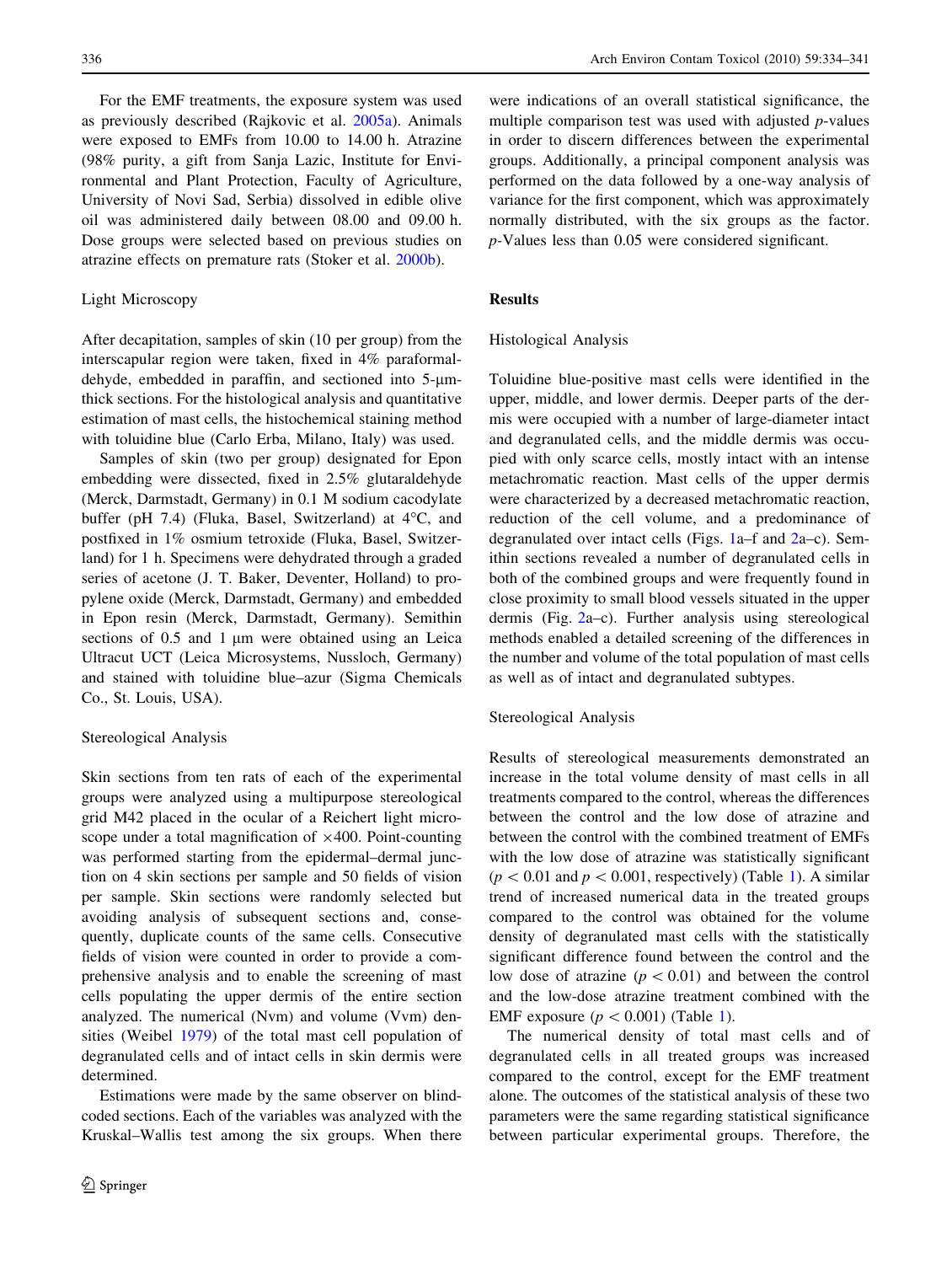<span id="page-3-0"></span>Fig. 1 Photomicrographs of mast cells in the upper dermis of paraffin sections stained with toluidine blue: a control, b EMF, c atrazine 20 mg/kg bw, d atrazine 200 mg/kg bw, e EMF with atrazine 20 mg/kg bw, and f EMF with 200 mg/kg bw. Note the difference in the mast cell number among the groups and the difference in the intensity of the metachromatic staining. All photomicrographs are of the same magnification,  $\times$ 400



results for the total and degranulated cells are presented together in the following section. Statistically significant differences were demonstrated between the control and the low dose of atrazine  $(p<0.05)$  and between the control and both of the combined treatments of EMFs and the low and high doses of atrazine  $(p<0.01$  and  $p<0.001$ , respectively) (Table [1](#page-5-0)). Additionally, low and high doses of atrazine combined with the EMFs were found significantly different when compared to the EMF group alone (both at  $p < 0.001$  $p < 0.001$ ) (Table 1). The differences between the high dose of atrazine treatment and the combined treatment of EMFs with the high dose of atrazine were also found to be significantly different ( $p<0.05$  and  $p<0.01$ , respectively, for the total number of mast cells and both at  $p < 0.01$  $p < 0.01$  for the degranulated cells) (Table 1).

Analysis of the intact mast cells demonstrated no significant alterations for the volume density of these cells, whereas a significant difference was found for the numerical density between the control and the low dose of atrazine  $(p < 0.01)$  and between the control and the group exposed to EMFs and the low dose of atrazine ( $p < 0.001$ ) (Table [1\)](#page-5-0). The statistically significant differences  $(p < 0.05)$  between the different treatments (low dose of atrazine, high dose of atrazine, EMF) are demonstrated in Table [1](#page-5-0).

Our findings demonstrate that, compared to the control, the low concentration of atrazine had influenced all investigated stereological parameters for mast cells in a greater extent than the high dose of atrazine (e.g., numerical data show no dose-response effect of atrazine, except for the numerical density of intact mast cells) (Table [1](#page-5-0)). Consequently, the same trend was found for the combined treatments of a low or high dose of atrazine with EMFs compared to the control (Table [1\)](#page-5-0).

One-way analysis of variance with factor group revealed an overall statistical significance ( $p\lt 0.05$ ),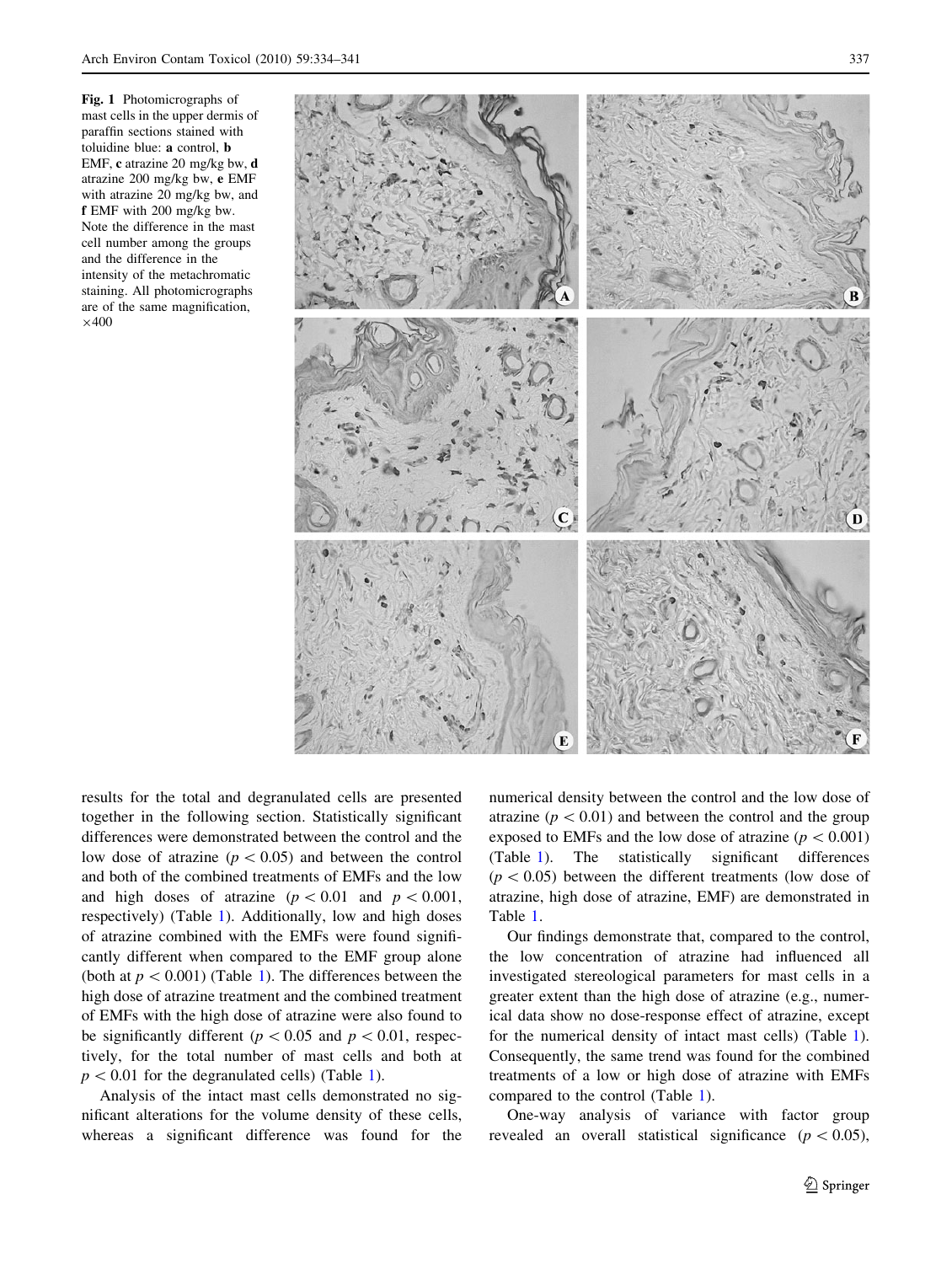<span id="page-4-0"></span>

Fig. 2 Photomicrographs of mast cells in the upper dermis of semithin sections stained with toluidine blue–azur: a control, b EMF with atrazine 20 mg/kg bw, and c EMF with 200 mg/kg bw. Skin epidermis (E), mast cells (arrow head) in the cutaneous connective tissue, and degranulated mast cells (arrow) closely aposed to blood vessels (asterisk). All photomicrographs are of the same magnification,  $\times 630$ 

however, the post hoc Tukey test demonstrated no statistically significant differences between the experimental groups.

## **Discussion**

According to our findings, single low- and high-dose atrazine treatments and both of the combined treatments (atrazine/EMFs) caused degranulation of cutaneous mast cells in juvenile/peripubertal male rats. The most pronounced responses were detected in the treatment with a low dose of atrazine and both of the combined treatments. Atrazine at both low and high doses in combination with EMFs had a synergistic effect. Significant differences, found between the treatments and the control, related to degranulated cells point to the importance of mast cells in the biological response of skin to the applied treatments.

Literature data regarding atrazine effects on mast cells provide substantial data from both in vitro and in vivo studies about the sensitivity of these cells to atrazine treatments and the mechanism involved in the process of mast cell degranulation. An experimental study, aimed to test whether EDCs affect the mast cell line RBL-2H3, demonstrated degranulation of mast cells by atrazine as measured through the release of granule-associated  $\beta$ -hexosaminidase, but no degranulation was detected by the other investigated substances (amitrol, benzophenol, bisphenol A, pentachlorophenol, tetrabromophenol A) (Mizota and Ueda [2006\)](#page-6-0). The atrazine-induced degranulation was dose dependent between 10 nM and 1  $\mu$ M and was mediated through putative membrane receptors as assumed by blockage of degranulation with the membraneimpermeable BSA-conjugate PROG-BSA (Mizota and Ueda [2006\)](#page-6-0). Further characterization of mast cell degranulation showed that this process is mediated through the neurosteroid receptor  $G<sub>q/11</sub>$ , phospholipase C, and calcium mobilization from intracellular stores (Mizota et al. [2005,](#page-6-0) Mizota and Ueda [2006](#page-6-0)). In light of the well-known vascular effects of mast cell-derived mediators, it is important to note that an in vivo study with the Evans blue extravasation test demonstrated an increased vascular permeability in the skin after intraplantar administration of atrazine (10 fmol) to mice (Mizota and Ueda [2006\)](#page-6-0).

Contrary to atrazine, another triazine herbicide, simazine  $(1, 10, \text{or } 100 \mu M)$ , had no potency to increase either spontaneous or antigen-stimulated histamine release from peritoneal mast cells in in vitro conditions (Sato et al. [1998](#page-7-0)). However, the organophosphate pesticide malathion at the concentration of 1 mg/kg bw led to degranulation of cutaneous mast cells in mice after oral administration for 90 days (Rodgers and Xiong [1997b](#page-7-0)). A 10-fold higher concentration of this substance increased the level of serum histamine in mice 4 h after *per os* application (Rodgers and Xiong [1997a\)](#page-7-0).

Current data based on experimental animal studies and studies involving human subjects point to the ability of EMFs to affect mast cells under certain conditions. Our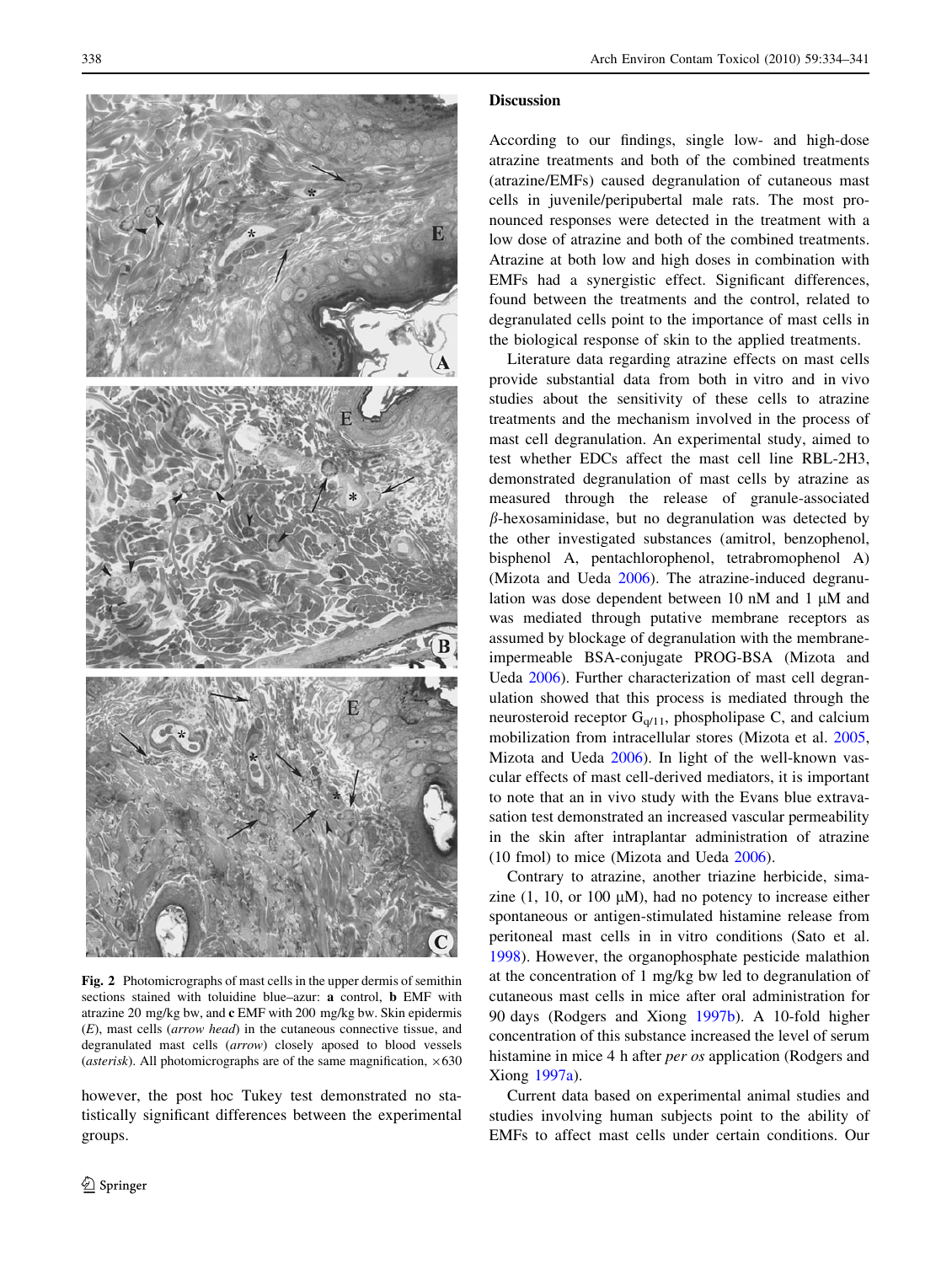<span id="page-5-0"></span>Table 1 Median values with the lower and upper quartiles (in parentheses) of all investigated stereological parameters for mast cells in the skin of control and exposed animals

| Stereological<br>parameter      | Control<br>$(n = 10)$ | <b>EMF</b><br>$(n = 10)$ | ATR $20 \frac{\text{mg}}{\text{kg}}$ bw<br>$(n = 10)$ | ATR 200 mg/kg bw<br>$(n = 10)$ | ATR $20 \frac{\text{mg}}{\text{kg}}$ bw<br>and EMF $(n = 10)$ | ATR $200$ mg/kg bw<br>and EMF $(n = 10)$ |
|---------------------------------|-----------------------|--------------------------|-------------------------------------------------------|--------------------------------|---------------------------------------------------------------|------------------------------------------|
| $Vvm$ (%)                       | $0.19^{a}$            | $0.26^{a,b}$             | $0.38^{b,c}$                                          | $0.24^{a,b}$                   | $0.35^{\circ}$                                                | $0.26^{\rm a,b,c}$                       |
|                                 | (0.19)                | (0.24)                   | (0.24)                                                | (0.19)                         | (0.28)                                                        | (0.19)                                   |
|                                 | (0.24)                | (0.28)                   | (0.52)                                                | (0.28)                         | (0.48)                                                        | (0.28)                                   |
| $Vvm_{INT}$ (%)                 | $0.048^{\rm a}$       | $0.048^{\rm a}$          | $0.048^{\rm a}$                                       | $0.048^{\rm a}$                | $0.048^{\rm a}$                                               | $0.048^{\rm a}$                          |
|                                 | (0.048)               | (0.048)                  | (0.048)                                               | (0.048)                        | (0.048)                                                       | (0.048)                                  |
|                                 | (0.048)               | (0.048)                  | (0.048)                                               | (0.048)                        | (0.048)                                                       | (0.095)                                  |
| $Vvm_{DEG} (\%)$                | $0.14^{\rm a}$        | $0.19^{a,b}$             | $0.33^{b,c}$                                          | $0.19^{a,b}$                   | 0.30 <sup>c</sup>                                             | $0.19^{a,b}$                             |
|                                 | (0.095)               | (0.14)                   | (0.19)                                                | (0.14)                         | (0.24)                                                        | (0.14)                                   |
|                                 | (0.19)                | (0.24)                   | (0.48)                                                | (0.24)                         | (0.43)                                                        | (0.24)                                   |
| Nvm $\text{(mm)}^{-3}$ )        | $18797^{\rm a}$       | $16163^{a,b}$            | $24744^{c,d}$                                         | $20551^{\rm a,b,c}$            | $30262^d$                                                     | $30180$ <sup>d</sup>                     |
|                                 | (15941)               | (14379)                  | (19618)                                               | (18190)                        | (23978)                                                       | (27184)                                  |
|                                 | (19653)               | (19402)                  | (32250)                                               | (24345)                        | (37140)                                                       | (50316)                                  |
| $Nvm_{INT}$ (mm <sup>-3</sup> ) | $2458^{\rm a}$        | $954^{b,c}$              | $1195^{a,b,c}$                                        | $2591^{a,b}$                   | 609 <sup>c</sup>                                              | $2755^{a,b}$                             |
|                                 | (1563)                | (609)                    | (726)                                                 | (981)                          | (609)                                                         | (1261)                                   |
|                                 | (4420)                | (1563)                   | (2054)                                                | (3362)                         | (996)                                                         | (4688)                                   |
| $Nvm_{DEG}$ (mm <sup>-3</sup> ) | $17012^a$             | $14358^{a,b}$            | $23550^{c,d}$                                         | $17988^{a,b,c}$                | $30610^d$                                                     | $29423^d$                                |
|                                 | (14607)               | (13501)                  | (17416)                                               | (16092)                        | (23161)                                                       | (25203)                                  |
|                                 | (19593)               | (19248)                  | (30642)                                               | (22278)                        | (36391)                                                       | (53463)                                  |

*Note: Vv* represent the volume density and Nv represents the numerical density of: total mast cells (Vvm, Nvm), intact cells (Vvm<sub>INT</sub>, Nvm<sub>INT</sub>), and degranulated cells ( $Vvm_{DEG}$ ,  $Nvm_{DEG}$ ). All median values designated with the same letter indicate homogenous groups (Kruskal–Wallis,  $p > 0.05$ 

previous studies have demonstrated an increase in toluidine blue-positive mast cells and a significant increase in serotonin-positive mast cells in the skin of 3-month-old male rats exposed to power–frequency EMFs (50 Hz, 100– 300  $\mu$ T) 4 h/day for 30 days (Rajkovic et al. [2005a,](#page-6-0) [2005b\)](#page-6-0). Analysis of histamine-positive mast cells revealed a majority of cells to be degranulated, but the overall number was lower compared to the control (Rajkovic et al. [2005b\)](#page-6-0). In addition, a moderate increase in the eosinophil cationic protein (ECP)-positive cells was recorded indicating inflammatory response of the skin to EMF exposure (Rajkovic et al. [2005b\)](#page-6-0). An increased number of mast cells as well as alterations in the content of calcitonin-generelated peptide (CGRP), somatostatin, and protein S-100 in skin cells and nerve fibers were found in skin biopsies of human subjects expressing subjective and/or objective skin symptoms of erythema, papules, pustules, and sensations of heat, itch, pain, and smarting related to video display terminal exposure (Johansson et al. [1994,](#page-6-0) [1996\)](#page-6-0).

In the present study, we demonstrated the ability of atrazine applied at a dose of 20 mg/kg bw to degranulate mast cells and a trend for the high dose of 200 mg/kg bw. Our findings demonstrate a nonlinear dose-response of cutaneous mast cells to atrazine exposure for all of the investigated parameters. An explanation for such findings is made difficult by the application of atrazine in two concentrations that are 10-fold apart. Substantial further work is needed in order to test the observation of these adverse effects involving the use of immune markers against mediators derived from mast cells, a series of different atrazine doses, and different durations of exposure. At this point, it could be hypothesized that a high dose of atrazine effectively affected mast cells in juvenile/peripubertal rats only for a short duration, thus disabling the assessment of its full activation potential after a subchronic application. The lack of dose-response to atrazine treatments could also be attributed to the adaptation of mast cell activity in the skin to the high dose of atrazine. Nevertheless, findings from this study support the need not only to further study atrazine effects on cutaneous mast cells in order to clarify the mast cell response to atrazine exposure but also to investigate its nonlinearity in young rats and to test the existence of a nonlinear dose-response in the adults. In addition, a different stereological approach might be used aimed to yield better numerical scores for the volume density parameters, thus providing fewer discrepancies between the outcomes for the volume and numerical densities.

Morphological and quantification-based analysis demonstrated that the potential of atrazine to cause cutaneous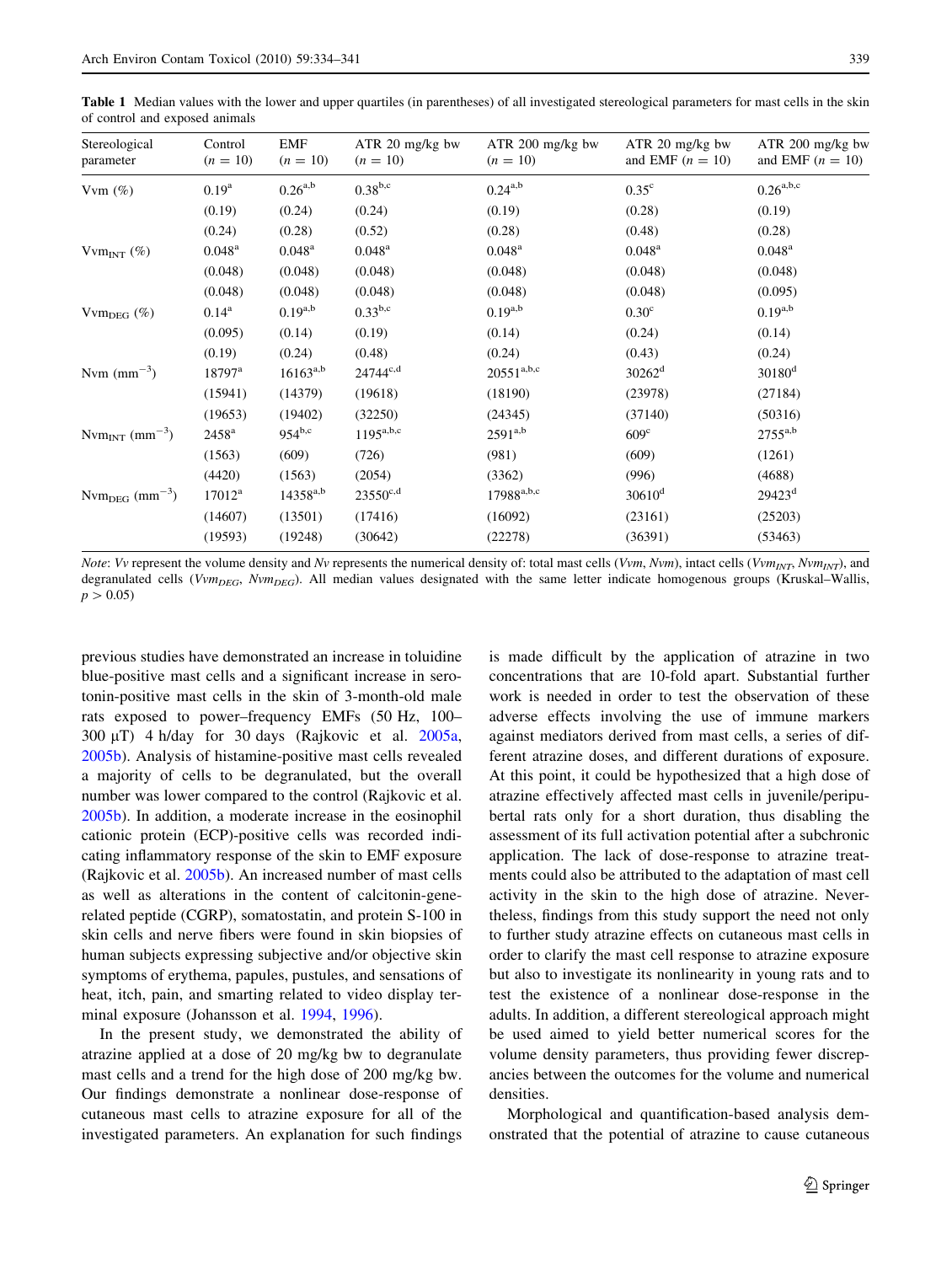<span id="page-6-0"></span>mast cell degranulation was further emphasized by the synergistic action of EMFs. The toluidine blue, to which mast cells in the skin were exposed during the histochemical staining procedure, yields a metachromatic staining of the proteoglycan molecules stored in the cytoplasmic secretory granules. It has been recently demonstrated that histamine and serotonin are costored with proteoglycans in mast cell secretory granules and released upon cellular activation (Ringvall et al. [2008\)](#page-7-0). Based on these data, it can be assumed that these two amines were released into the dermal connective tissue in the atrazine and combined groups in our study, as evidenced by a weak metachromatic staining of a number of mast cells. Because it is known that the number of mast cells increases at sites of inflammation and allergy and that histamine and serotonin are potent vasoactive mediators exerting increased vascular permeability and plasma extravasation (Yong [1997\)](#page-7-0), further studies are needed to reveal the type of reaction involved in the skin.

In summary, it can be concluded that the EDC atrazine at both investigated doses produced a significant effect on cutaneous mast cells when combined with EMFs under the present experimental conditions. Considering the biological importance of mast cells in cutaneous physiology, future studies are needed to identify the exact mast cell mediators involved. Additionally, research involving prospective epidemiological studies should reveal the importance of combined environmental chemical and physical exposures and whether they pose a serious risk to human health.

Acknowledgments The work was supported by the Serbia Ministry of Science and Technological Development grant No. 153001B (Belgrade, Serbia) and, partly, by the Cancer och Allergifonden (Stockholm, Sweden), the Hjälpfonden (Stockholm, Sweden), and the Karolinska Institute (Stockholm, Sweden). The authors thank Ms. Milena Stosic for skilful technical assistance. The authors also thank Ms. Margareta Krook-Brandt (at the Department of Learning, Informatics, Management and Ethics, The Medical Statistics Service Group, Karolinska Institute, Stockholm, Sweden) for expert support with the statistical evaluation.

## References

- Albrecht M, Müller K, Köhn FM, Meineke V, Mayerhofer A (2007) Ionizing radiation induces degranulation of human mast cells and release of tryptase. Int J Radiat Biol 83(8):535–541
- Barbash JE, Thelin GP, Kolpin DW, Gilliom RJ (2001) Major herbicides in ground water: results from the national waterquality assessment. J Environ Qual 30(3):831–845
- Cook LL, Persinger MA, Koren SA (2000) Differential effects of low frequency, low intensity  $( $6 \text{ mG}$ )$  nocturnal magnetic fields upon infiltration of mononuclear cells and numbers of mast cells in Lewis rat brains. Toxicol Lett 118:9–19
- Filipov NM, Pinchuk LM, Boyd BL, Crittenden PL (2005) Immunotoxic effects of short-term atrazine exposure in young male C57BL/6 mice. Toxicol Sci 86(2):324–332
- Friedmann A (2002) Atrazine inhibition of testosterone production in rat males following peripubertal exposure. Reprod Toxicol 16: 275–279
- Iurina NA, Radostina AI, Savin BM, Remizova VA, Kosova IP (1997) Mast cells as a test of body state during electromagnetic exposure of varying intensity. Aviokosm Ekolog Med 31:43–47
- Johansson O (2009) Disturbance of the immune system by electromagnetic fields: a potentially underlying cause for cellular damage and tissue repair reduction which could lead to disease and impairment. Pathophysiology. doi[:10.1016/j.pathophys.2009.](http://dx.doi.org/10.1016/j.pathophys.2009.03.004) [03.004](http://dx.doi.org/10.1016/j.pathophys.2009.03.004)
- Johansson O, Hilliges M, Bjornhagen V, Hall K (1994) Skin changes in patients claiming to suffer from ''screen dermatitis'': a twocase open-field provocation study. Exp Dermatol 3:234–238
- Johansson O, Hilliges M, Han S-V (1996) A screening of skin changes, with special emphasis on neurochemical marker anibody evaluation, in patients claiming to suffer from ''screen dermatitis'' as compared to normal healthy controls. Exp Dermatol 5:279–285
- Johansson O, Gangi S, Liang Y, Yoshimura K, Jing C, Liu P-Y (2001) Cutaneous mast cells are altered in normal healthy volunteers sitting in front of ordinary TVs/PCs: results from open-field provocation experiments. J Cutan Pathol 28:513–519
- Jooste AM, Du Preez LH, Carr JA, Giesy JP, Gross TS, Kendall RJ, Smith EE, Van der Kraak GL, Solomon KR (2005) Gonadal development of larval male Xenopus laevis exposed to atrazine in outdoor microcosms. Environ Sci Technol 39(14):5255–5261
- Malcotti V, Yasoshima A, Nakayama H, Doi K (2002) Ultrastructural changes in the dorsal skin of Wistar-derived hypotrichotic WBN/ ILA-Ht rats exposed to subchronic ultraviolet B (UVB)-irradiation. Exp Toxicol Pathol 53(6):475–480
- Metcalfe DD, Baram D, Mekori YA (1997) Mast cells. Physiol Rev 77(4):1033–1079
- Mizota K, Ueda H (2006) Endocrine disrupting chemical atrazine causes degranulation through Gq/11 protein-coupled neurosteroid receptor in mast cells. Toxicol Sci 90(2):362–368
- Mizota K, Yoshida A, Uchida H, Fujita R, Ueda H (2005) Novel type of  $G<sub>q/11</sub>$  protein-coupled neurosteroid receptor sensitive to endocrine disrupting chemicals in mast cell line (RBL-2H3). Br J Pharmacol 145:545–550
- Moretti M, Villarini M, Simonucci S, Fatigoni C, Scassellati-Sforzolini G, Monarca S, Pasquini R, Angelucci M, Strappini M (2005) Effects of co-exposure to extremely low frequency (ELF) magnetic fields and benzene or benzene metabolites determined in vitro by the alkaline comet assay. Toxicol Lett 157(2): 119– 128
- Navas-Acien A, Pollan M, Gustavsson P, Floderus B, Plato N, Dosemeci M (2002) Interactive effect of chemical substances and occupational electromagnetic exposure on the risk of gliomas and meningiomas in Swedish men. Cancer Epidemiol Biom Prev 11:1678–1683
- Price JA, Strattan RD (1998) Analysis of the effect of a 60 Hz AC field on histamine release by rat peritoneal mast cells. Bioelectromagnetics 19:192–198
- Rajkovic V, Matavulj M, Johansson O (2005a) The effect of extremely low-frequency electromagnetic fields on skin and thyroid amine- and peptide-containing cells in rats. An immunohistochemical and morphometrical study. Environ Res 99(3): 369–377
- Rajkovic V, Matavulj M, Johansson O (2005b) Histological characteristics of cutaneous and thyroid mast cell populations in male rats exposed to power-frequency electromagnetic fields. Int J Radiat Biol 81(7):491–499
- Rice PJ, Anderson TA, Coats JR (2004) Effect of sediment on the fate of metolachlor and atrazine in surface water. Environ Toxicol Chem 23(5):1145–1155